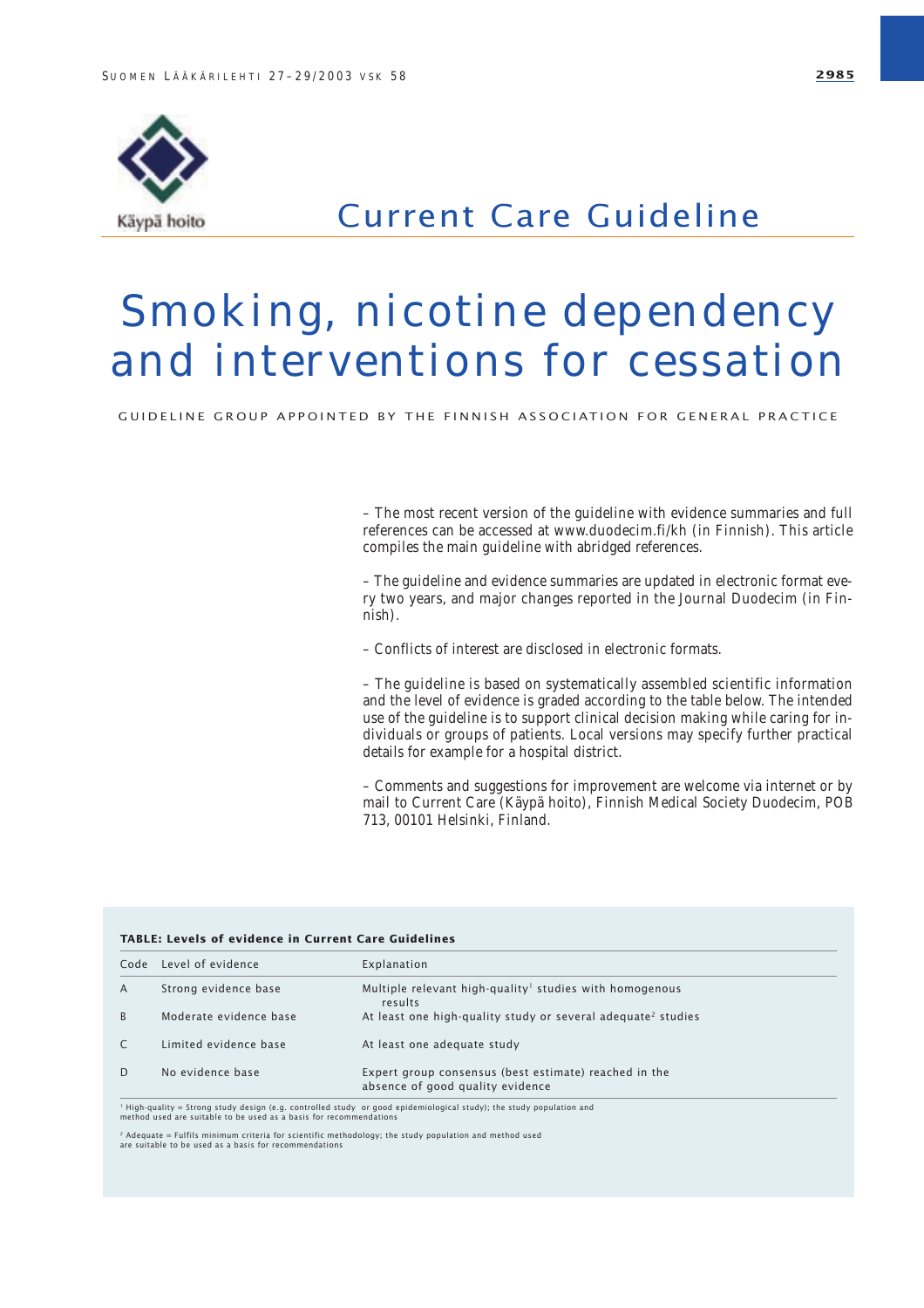## Smoking, nicotine addiction and addiction treatment

#### AIMS

The aim of this guideline is to help the entire health care system deliver more effective treatment to those suffering from tobacco dependency. The guideline places special emphasis on the doctor's role as a member of a multi-professional team. The guideline does not include prevention of smoking.

#### TARGET POPULATION

The guideline applies to all users of tobacco products.

#### THE CORE MESSAGE

The nicotine found in tobacco causes physical dependency. Mental and social factors also contribute to the dependency. Nicotine addiction is a serious illness, which greatly increases the risks of disease and premature death. It is brought on by smoking.

Cessation therapies work for many tobacco users. Once physicians take into account their patients' smoking habits, they can more capably intervene. Relapse does not signify absolute failure in treatment, since cessation often involves as many as 3 to 4 quit attempts. Physicians, therefore, must follow up on their patients' progress. Furthermore, they must provide the essential support their patients need during cessation.

#### EPIDEMIOLOGY

Nicotine addiction is a chronic condition. Tobacco use is the single most preventable cause of death in Western society. Fourteen % of those deaths result from diseases directly attributable to tobacco use. Every second smoker dies from smoking-related diseases.

Twentynine % of all adult males and 20 % of all adult females smoked in Finland in 2001 [1]. Nineteen %

of male smokers and 15 % of female smokers reported having quit smoking during the previous year. Seven out of ten smokers wanted to quit smoking, every fifth male smoker and every fourth female smoker having tried to quit during the previous year. In 2001, 12 % of male and 10 % of female smokers reported having used nicotine replacement therapy in an effort to quit. The majority of smokers (80 %) had consulted a doctor during the previous year; one fifth of them had been advised to stop smoking [1].

In Finland, the sale of smokeless tobacco (snuff) is illegal. Nonetheless 44 % of all 18-year-old males had experimented with it. Over 11 % used snuff occasionally or daily.

Tobacco smoke is a danger to non-smokers also. Smokers spread smoke around the environment in which they smoke. Non-smokers in a smoking environment inhale smoke, thus they become exposed to the same substances that smokers expose themselves to (Environmental Tobacco Smoke, ETS). That exposure can lead to increased risks of cancer and circulatory diseases, in children to asthma. Finnish authorities have classified tobacco smoke a carcinogen. That classification applies to the occupational health code, thus employers must protect their employees from tobacco smoke in their work environments [2].

#### FACTORS EXPLAINING SMOKING

#### Nicotine addiction

Cigarettes and other tobacco products contain the addictive chemical nicotine [3]. The pharmacological and behavioral processes that determine nicotine addiction are similar to those that determine other substance dependencies. Nicotine addiction develops quickly. Its strength depends on the sensitivity of the central nervous system to nicotine and its metabolism in the liver. The relative importance of factors contributing to the addiction remains unknown.

According to the international classification of psychiatric disorders nicotine addiction meets the criteria of drug addiction. The International Classification of Diseases (ICD-10) classifies tobacco dependence under the code F17.2, withdrawal symptoms under F17.3.

The nicotine present in smokeless tobacco causes addiction as well. The body absorbs nicotine more slowly from smokeless tobacco than from tobacco smoke. However, the nicotine from smokeless tobacco retains a high level in the circulation for a longer period.

#### Other factors behind tobacco use

Propensity to dependency, personality, environment, and other factors influence smoking behavior. Age is the most significant variable associated with the first use of tobacco. On the average, tobacco use in Western societies begins at age 14. First use involves a number of social factors [4,5]. The demographic and socioeconomic factors underlying smoking behavior among men are similar to those among women [1,6].

#### DISEASES CAUSED BY SMOKING

Smoking affects the body in many ways. It contributes to the onset of a variety of diseases, complicates the treatment of many others and reduces chances for recovery. Those with serious pre-existing conditions are especially vulnerable to the hazardous effects of smoking.

Smokeless tobacco use causes oral leukoplakia, gum disease and recession, as well as tooth yellowing.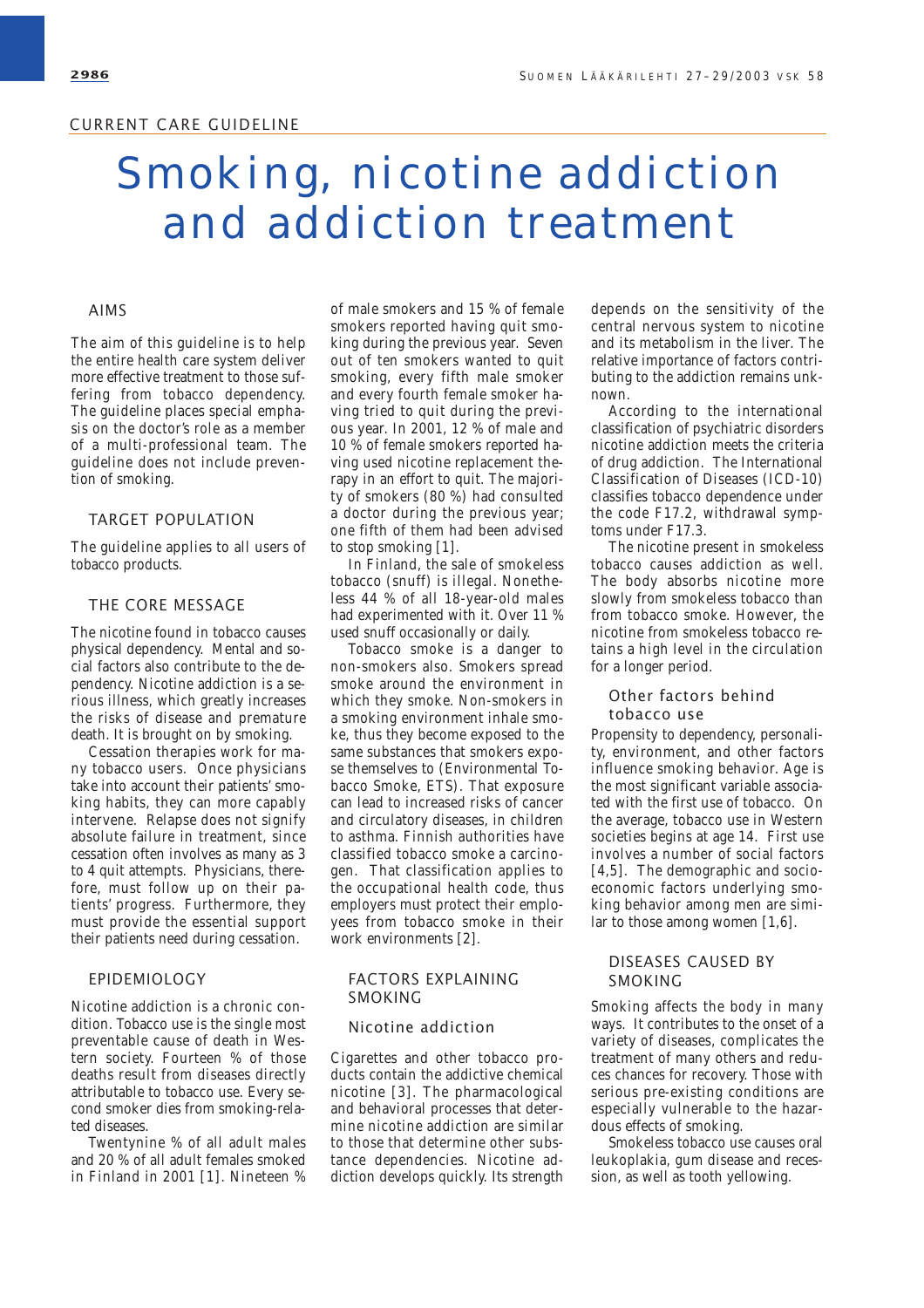

**Graphic. The process of cessation in stages and the various interventions used during the process (adapted from [7])**

#### SMOKING CESSATION

#### The Model for Change

A smoker's motivation (stages for change) to quit the habit is personal. Quitting is not just an isolated incident, but rather a process of adapting to another life style. The stages of change are located within Prochaska's and DiClemente's model for change – see graphic [7].

The model of change postulates that cessation occurs in five stages over time: pre-contemplation (stage preceding any consideration about quitting), contemplation, preparation (decision-making stage), action (cessation stage), maintenance (stage without tobacco).

To be able to offer optimal encouragement and support at the appropriate point of their patients' care, health professionals should determine the stage at which the smoker is. Furthermore, health professionals should look upon this therapy as the time-consuming change of behavior and the demanding learning process that it is.

#### The benefits of quitting

After quitting, blood pressure and pulse rate return to normal levels. Within 24 hours, the body has disposed of carbon monoxide. Within three days the bronchi begin to re-

lax. Blood circulation will improve after some weeks. Coughing and shortness of breath decrease after 3 to 9 months [8]. Quitting relieves subjective stress. It improves both the quantity and quality of sleep. Within five years of stopping, the risk of heart attack is halved. Within ten years the risk of lung cancer is halved [8].

#### WITHDRAWAL SYMPTOMS

Withdrawal symptoms generally accompany the process of quitting smoking. Withdrawal from smoking may have physiological, psychological, behavior-related, and social consequences [9]. The most common withdrawal symptoms include:

Irritability, frustration (impatience), nicotine/tobacco craving, restlessness/anxiety, difficulty concentrating, insomnia, headache and increased appetite. Most of the symptoms result from the reduced levels of nicotine in the system. Coffee consumption may exacerbate the symptoms.

Withdrawal symptoms begin 2 to 12 hours after the "last" cigarette. They peak in intensity at 1 to 3 days. They last 3 to 4 weeks on average. Although significant individual differences do occur, neither the amount of cigarettes a person has smoked nor the degree of dependency (Fagerström Test for Nicotine Dependence [10]) seem to be the source of those differences.

#### WEIGHT GAIN

Weight gain should be expected. Men gain an average of 2.8 kg and women 3.8 kg during the six to twelve months following smoking cessation [4,9,11-23] (B). Yet 10 % of men and 13 % of women gain more than 13 kg. Weight gain may be a significant side-effect of quitting. Recommending diet and physical exercise is appropriate as long as the main focus remains on smoking cessation. Nicotine replacement treatment, especially chewing gum, can reduce weight gain [11, 24]. Smoking as such does not reduce weight [12], but nicotine apparently affects weight control via the central nervous system.

#### HELPING THE PATIENT QUIT SMOKING

#### Individualized interventions

Physician or dentist interventions definitely help patients stop smoking [25–36] (A). Even simple encouragement to quit has an effect. Studies show that a three-minutelong discussion between the doctor and the patient about smoking has an even greater effect [25–36](A). The opportunity to discuss smoking should be offered to all smokers, and this should be possible at every doctor's appointment. The family physician and the dentist have obligations to take up the subject of smoking cessation at least once a year. The "Six As of Abstinence" will assist clinicians in this task. (See table 1)

Follow-up appointments for patients during the intervention process can facilitate progress. In general, more time spent on patient assistance spread over several visits also seems to make intervention more effective  $[32,37,38]$ (B). Counseling by a nurse, a health visitor or by some other health care professional alone also has a positive effect [33,39- 43](A). Even greater benefit comes from multiple patient encounters with a variety of health care profes-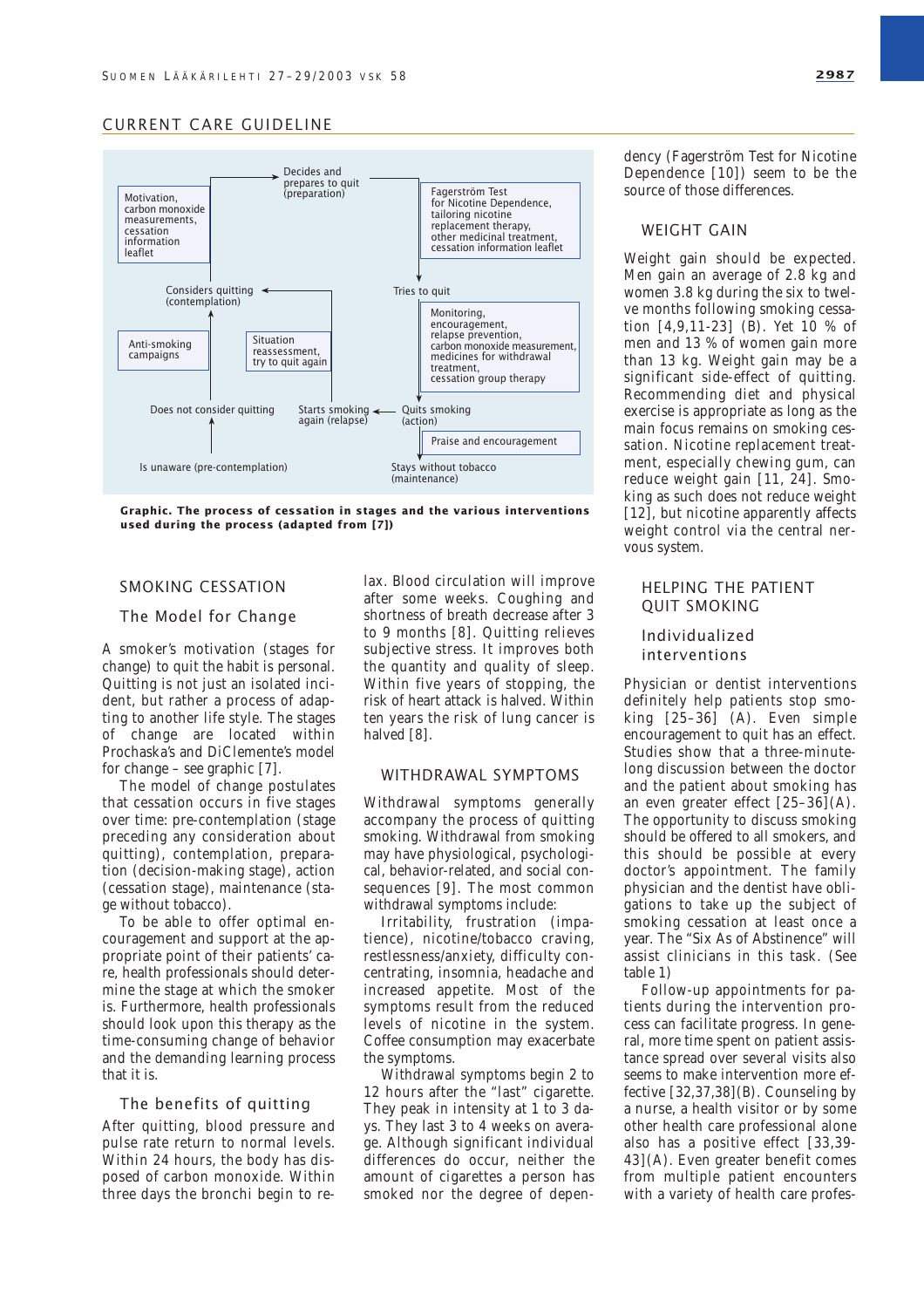sionals contributing to the intervention process.

The key elements of successful cessation seem to be:

The number of patient encounters during the intervention process, the duration of the intervention process, the type of encounters (multi-professional), the mode of encounters (individualized).

Neither acupuncture [44](A) nor hypnosis  $[45]$ (C) appear to be effective treatments for smoking cessation. There is not enough evidence of the usefulness of employing exercise as a singular treatment for cessation  $[46, 47]$ (C).

Telephone counseling provided by trained professionals offers additional advantages  $[39](B)$ . There is also evidence that follow-up by telephone offered to patients who had successfully quit smoking during hospital treatment was also beneficial.

Application of smoking cessation interventions during hospitalization enhances cessation  $\overline{[40,48-50]}(A)$ .

Self-help materials or reactive telephone support (hot-line support) do provide limited help for those trying to quit smoking on their own. Combined with face-to-face counseling or mini-intervention, self-assistance can be more effective  $[25,39,51]$ (B). Individually chosen or tailored materials have proven more effective than standard materials  $[51](A)$ .

The involvement and support of a partner or partners is useful (extra-treatment social support)  $[52-58]$ (B). The local pharmacy might also provide the means for quitting [59–62]. The pharmacy provides individualized interventions more easily than group interventions.

A scheduled smoking approach with gradual reduction can be a useful technique in cessation therapy  $[63]$ (D).

Cessation therapy for users of smokeless tobacco is essentially similar to therapy for smokers [25,64].

#### Group Interventions

A well-planned group cessation program is versatile, flexible, progresses in phases and takes into account the needs of the group. Group counseling based on behavioral scientific techniques has proven to be more effective than selfhelp or short counseling  $[31](A)$ . Applying the model of change in group counseling helps both the counselor and the group members to recognize the various stages of smoking cessation, thus to use methods appropriate for the stage. Active participation, the degree of nicotine addiction and gender all influence success rates in the long run  $[65,66]$ (C).

The ideal size for a cessation therapy group is 8 to 12 people [67,68]. Groups with fewer than 6 participants are not recommended because of absentees or even group dropouts. The recommended group size compares with the group size of six to ten generally recommended by group therapists [69,70].

The average group meets from 6 to 10 times over a span of 6 to 10 weeks. Both the number and frequency of meetings vary in relation to the timetable set for the program. One and one-half hours is the recommended length of a session.

#### PHARMACOTHERAPIES

#### Nicotine Replacement Therapy (NRT)

NRT substitutes in part the nicotine smokers and chewers derive from tobacco. It alleviates the withdrawal symptoms that cessation brings on; with NRT, patients might avoid them entirely. All forms of NRT (chewing gum, transdermal patches, nasal spray, inhalers, and tablets) are effective in smoking cessation. They increase quit rates by one-and-a-half to two-fold, regardless of the form used or of any additional support or

encouragement users may have received during therapy [71](A). Table 2 lists those medications proven to be effective in cessation therapy in brief. Appropriate dosages and consistent use over a sufficiently long duration are especially important elements to consider in NRT. Drinking acid beverages, such as fruit juice, or coffee while chewing nicotine gum or sucking on a tablet can reduce the amount of nicotine absorbed. Such beverages should be avoided for 15 minutes before and during use [72].

Anyone smoking 10 or more cigarettes a day and trying to quit is a candidate for NRT. There is scant evidence on individual tailoring of the various forms of NRT medications or dosing regimens. Heavy smokers do benefit from choosing the right form of NRT, and a smoker's level of nicotine dependency can be determined with the Fagerström Tolerance Test (table 3) [10]. The results from the test help the physician make the right choices for those with heavy dependency. For example, the 4 mg dose of nicotine chewing gum is more effective for the heavy smoker than the 2 mg is [74,75]. Combining nicotine patches with either nasal sprays or chewing gum is more effective than any of the three used alone  $[25,76-78]$  $(B)$ . Combinations should be recommended especially for those who have relapsed in monotherapy.

NRT does not seem to increase the risk of heart events. It is also safe for patients with coronary heart disease [79,80]. Nevertheless caution should be exercised in recommending NRT to anyone in the immediate (2 weeks) postmyocardial infarction period, as well as to those with unstab-

**Table 1. The "Six A's of Abstinence," recommended for use in helping patients quit smoking.**

- **Ask** about the patient's tobacco use status at least once a year
- **Assess** the patient's willingness to stop smoking. Talk with the patient about quitting
- Keep **Account** of tobacco use status. Record amount and duration of smoking
- **Advise** the patient to quit. Commence treatment when needed
- **Assist** the patient in quitting. Give positive feedback and remit to other treatment when appropriate
- **Arrange** monitoring of progress during ensuing visits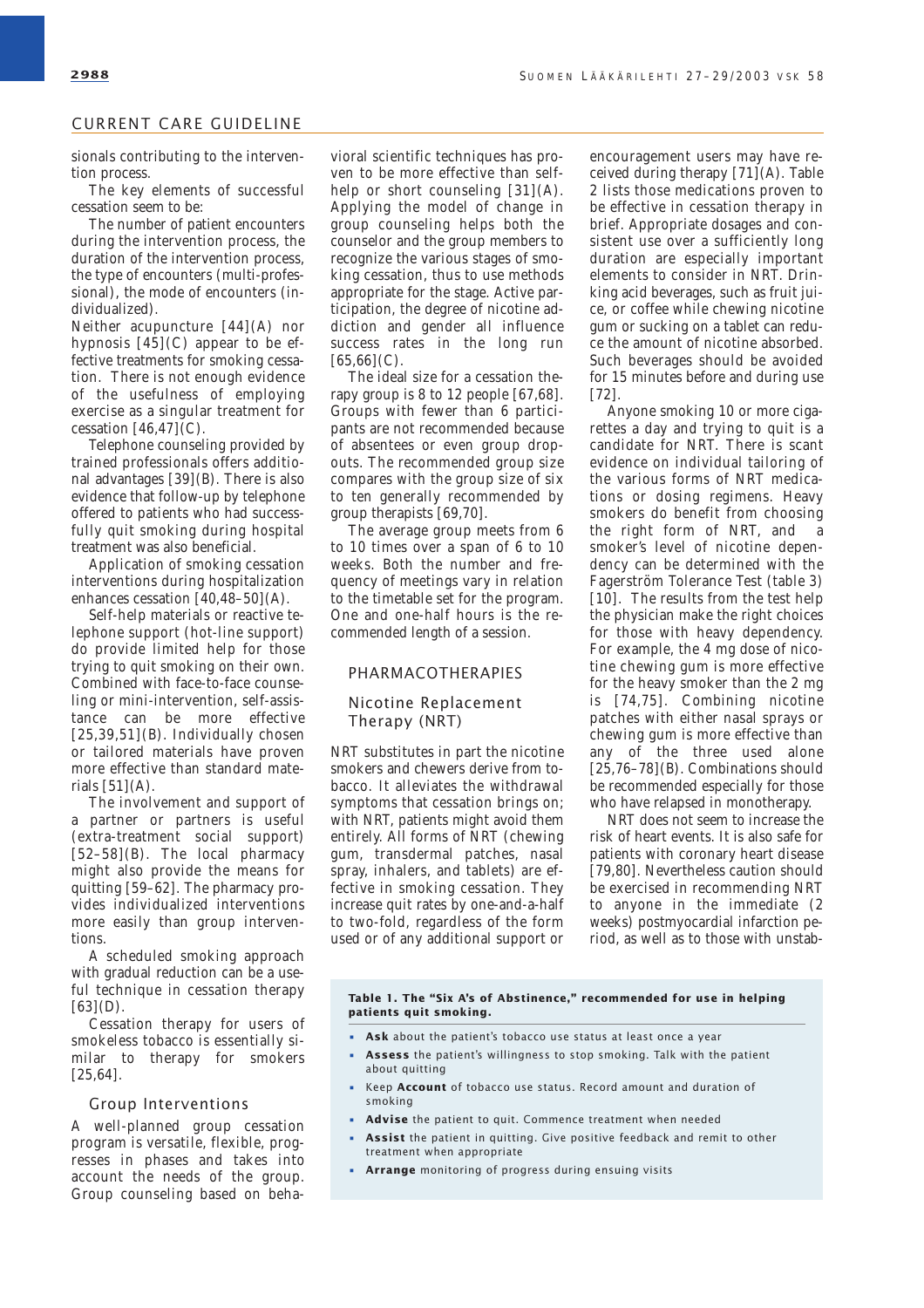le angina pectoris or arrhythmias. Even in these cases, however, NRT is a safer alternative than a cigarette.

NRT is a better alternative for pregnant women and nursing mothers also [25,81]. Nicotine impairs blood circulation in the developing fetus, resulting in decreased birth

weight [82]. Nicotine is excreted in breast milk, so it may cause symptoms in the breastfeeding infant [83]. Therefore, NRT preparations resulting in brief increases in the nicotine levels are preferable to longacting ones.

NRT is appropriate for those

trying to quit smokeless tobacco as well [84].

Tobacco contains thousands of chemicals which may affect drug absorption, potency, and clearance. Nicotine is an inducer for the liver metabolism by cytochrome p450 enzyme, increasing CYP1A2 enzyme

| Medication<br>Contraindications  |                                                                                                         | Side Effects                                                       | Dosage                                                                                                                                                                                                                                           | Duration                                         | Availability     |
|----------------------------------|---------------------------------------------------------------------------------------------------------|--------------------------------------------------------------------|--------------------------------------------------------------------------------------------------------------------------------------------------------------------------------------------------------------------------------------------------|--------------------------------------------------|------------------|
|                                  | and warnings                                                                                            |                                                                    |                                                                                                                                                                                                                                                  | of the treatment                                 |                  |
| Nicotine gum                     | No specific<br>contraindications.<br>Note: acute coronary<br>ischemia and<br>pregnancy<br>(see article) | Soreness in<br>mouth and<br>throat,<br>dyspepsia                   | 2 mg gum for less<br>than 25 cigarettes<br>per day or<br>Fagerström <sup>1</sup> index score less<br>than 3 at up to 24 pieces/day;<br>4 mg gum for 25 cigarettes<br>per day or Fagerström<br>index score of 3 or more<br>at up to 24 pieces/day | 3 months                                         | Over-the-counter |
| Nicotine<br>patch                | No specific<br>contraindications.<br>Note: acute coronary<br>ischemia and pregnancy<br>(see article)    | Skin reaction,<br>insomnia                                         | Begin with<br>15mg/16-hour patch or<br>21mg/24-hour patch                                                                                                                                                                                        | 3 months,<br>then gradual<br>dosage<br>reduction | Over-the-counter |
| Nicotine<br>inhaler              | No specific<br>contraindications.<br>Note: acute<br>coronary ischemia<br>and pregnancy<br>(see article) | Local irritation<br>in mouth<br>and throat                         | $4 - 12$<br>inhalations /day                                                                                                                                                                                                                     | 3-6 months                                       | Over-the-counter |
| Nicotine<br>sublingual<br>tablet | No specific<br>contraindications.<br>Note: acute coronary<br>ischemia and<br>pregnancy (see article)    | Local irritation<br>in mouth<br>and throat                         | 2mg sublingual tablets<br>every 1-2 hours<br>(maximum dosage 30<br>tabs/24 hrs)                                                                                                                                                                  | $3-6$ months                                     | Over-the-counter |
| Nicotine<br>lozenge              | No specific<br>contraindications<br>Note: acute coronary<br>ischemia and<br>pregnancy<br>(see article)  | Local irritation<br>in mouth and<br>oesophagus                     | 1mg lozenge, 8-12<br>lozenges/24 hrs,<br>(no more than<br>25 lozenges/24 hrs)                                                                                                                                                                    | 3-6 months                                       | Over-the-counter |
| Nicotene<br>nasal spray          | No specific<br>contraindications.<br>Note: acute coronary<br>ischemia and pregnancy<br>(see article)    | Local irritation<br>in nose and<br>throat, cough,<br>watering eyes | $0,5$ mg dose<br>no more than 1<br>delivery to each nostril<br>3 times/hour up to<br>80 times/24 hours                                                                                                                                           | $3-6$ months                                     | Prescription     |
| <b>Bupropion</b>                 | History of seizures<br>or eating disorder                                                               | Insomnia,<br>dry mouth                                             | 150mg q AM<br>for 7 days, then<br>150mg b.i.d.<br>(begin $1-2$ weeks<br>before quit date)                                                                                                                                                        | 7-9 weeks                                        | Prescription     |
| Nortriptyline <sup>2</sup>       | Risk of arrhythmias                                                                                     | Sedation                                                           | 75mg-100mg/24 hrs                                                                                                                                                                                                                                | 12 weeks                                         | Prescription     |
| Clonidine <sup>2</sup>           | Rebound hypertension                                                                                    | Dry mouth,<br>drowsiness,<br>sedation                              | 0,15mg-0,75mg/24 hrs                                                                                                                                                                                                                             | $3-10$ weeks                                     | Prescription     |

<sup>1</sup> Fagerström twoquestion test (refer to table 3)<br><sup>2</sup> Medications not yet acknowledged for use in cessation therapy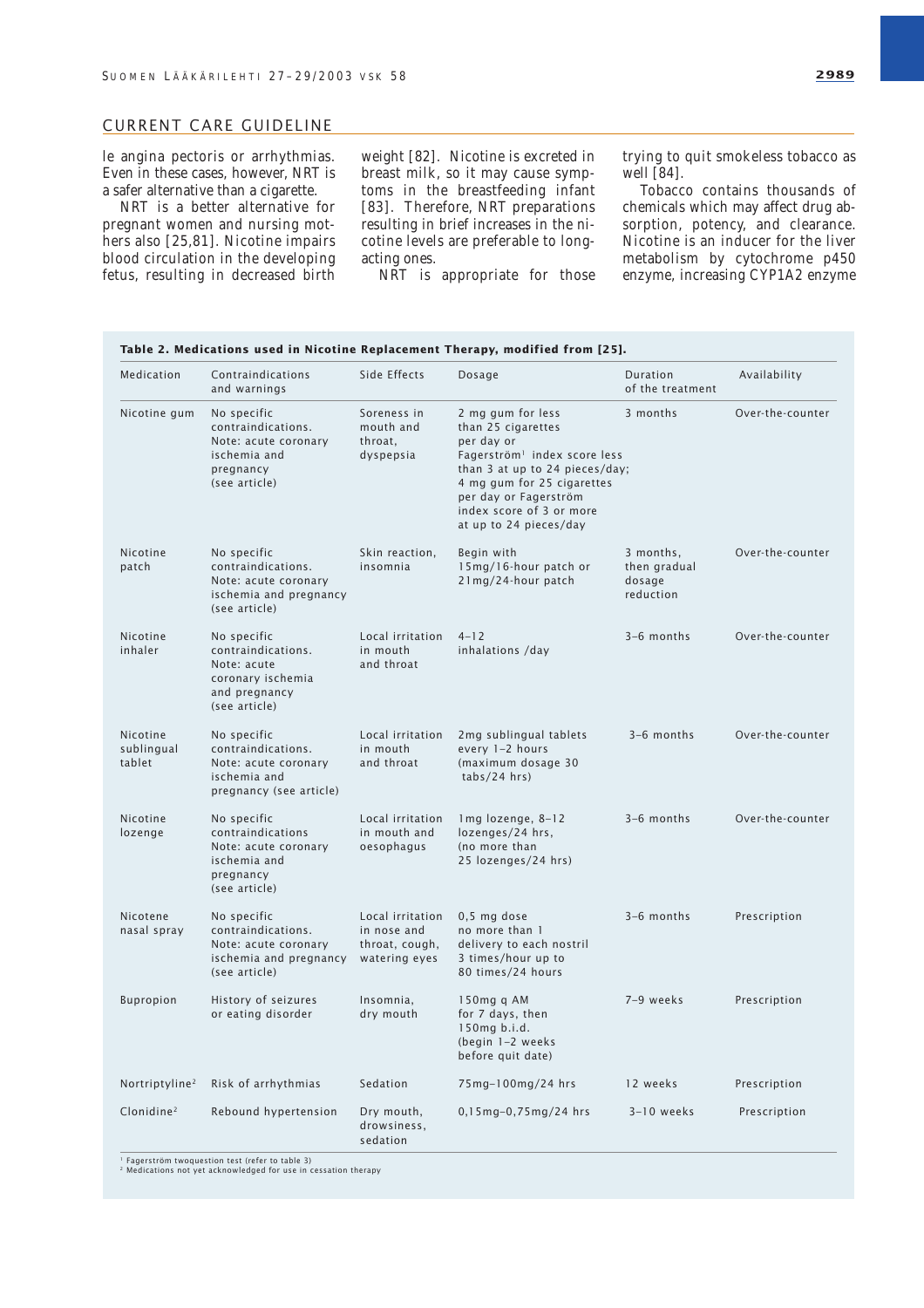activity and thereby enhancing the metabolism of a number of drugs. It has been shown that smoking produces a clinically significant decrease in the levels of the following drugs: theophylline, tacrine, flecainide, propoxyphene, propranolol, atenolol, nifedipine, benzodiazepine, chlordiazepoxide, heparin, tricyclic anti-depressants, haloperidol, and clozapine [85,86]. Once smoking ceases, plasma concentrations of those drugs may change. Then the dosage levels for them may require adjustment.

Nicotine reduces insulin sensitivity [87]. Because it constricts the blood vessels, nicotine also retards insulin absorption.

#### Anti-depressants and bupropion

The effectivenss of anti-depressants in smoking cessation may be based on the common occurrence of depression either as a withdrawal symptom or as latent depression activated by smoking cessation. On the other hand, it has been shown that this group of drugs is also effective in not-depressed patients.

The two most effective antidepressants are bupropion [88](A) and nortriptyline [89](B). Bupropion is a non-specific antidepressant, which is presumed to have effects on the brain dopamine and norepinephrine metabolism, thereby reducing the craving for tobacco. Nortriptyline is a second-line medication, used only if NRT or bupropion are either inappropriate or ineffective.

#### Other psychiatric drugs

Anxiolytics are not useful in treatment for smoking cessation [25]. Patients with schizophrenia treated with drugs such as clozapine, risperidon, and olanzepine may cease smoking more easily than those treated with older neuroleptics [90].

Clonidine acts on the central nervous system to reduce withdrawal symptoms. It is effective in smoking cessation therapy  $[91](A)$ ; however, prominent side effects limit its usefulness.

#### Long-term drug treatment

Some patients trying to quit may need long-term treatment. NRT can continue for a longer duration than the recommended six months [92].

#### **Table 3. The Fagerström Two Question Test For Nicotine Dependence and scale for determining the degree of dependence [10].**

| Questions                             | Time/Amount              | Points       |
|---------------------------------------|--------------------------|--------------|
| A. How soon after waking (in minutes) |                          |              |
| do you smoke your first cigarette?    | in less than 6 min       | 3            |
|                                       | in 6 to 30 min           |              |
|                                       | $in$ 31 to 60 min        |              |
|                                       | over 60 min              |              |
| B. How many cigarettes                |                          |              |
| do you smoke per day?                 | Fewer than 10 cigarettes | $\mathbf{O}$ |
|                                       | Between 11 and 20        |              |
|                                       | Between 21 and 30        |              |
|                                       |                          | 3            |

There is preliminary data on longterm therapy with bupropion, too [93].

The patients may be weaned from nicotine chewing gum by stepwise reduction of the dosage or by replacing the gum with nicotine patches [85], with which long-term use does not occur.

#### CESSATION THERAPY AS A PART OF MEDICAL TREATMENT AND HEALTH CARE

Cessation therapy must be readily available to all patients with diseases caused by tobacco. It must also be readily available when smoking significantly affects the course, treatment or improvement of those diseases. Smoking reduces both women's and men's fertility, so cessation treatment is always a component of a smoker's fertility treatment [94–96].

Smoking cessation programs aimed at pregnant women reduce maternal smoking thereby reducing the prevalence of pre-term birth or of low birth weight [40, 97](B). NRT can be considered especially as support treatment for those pregnant or nursing smokers unable to stop smoking by other means [25].

Parents of small children should be offered cessation therapy to prevent exposure to environmental tobacco smoke [98], especially when the children suffer from asthma or recurring respiratory infections [99]. Helping these parents stop smoking may decrease the likelihood of their children and adolescents starting [100,101].

Health care professionals too seldom take advantage of opportunities during visits or other care situations to counsel young tobacco users about tobacco. Young people should be encouraged to stop already at the experimentation and occasional use -stages. Simple questions about smoking express the concern and underline the importance of non-smoking for health.

The same methods used in helping adult smokers to stop can also be used for adolescents. Smoking cessation treatment works best in conjunction with anti-smoking programs at schools and in the community, and with mass media campaigns [5,102].

Stopping smoking also brings health benefits to aging smokers. All effective cessation treatments are also effective with the elderly [103–109]. Cessation treatment for psychiatric patients is has been shown effective [48].

#### TREATMENT SUCCESS RATES

The Public Health Service of the U.S. Department of Health and Human Services has analyzed the efficacy of a range of tobacco cessation treatments and therapies (table 4) [25]. The results are estimates only; corresponding Finnish studies for many of the treatments do not exist.

The average Finnish smoker makes 3 to 4 tries before finally succee-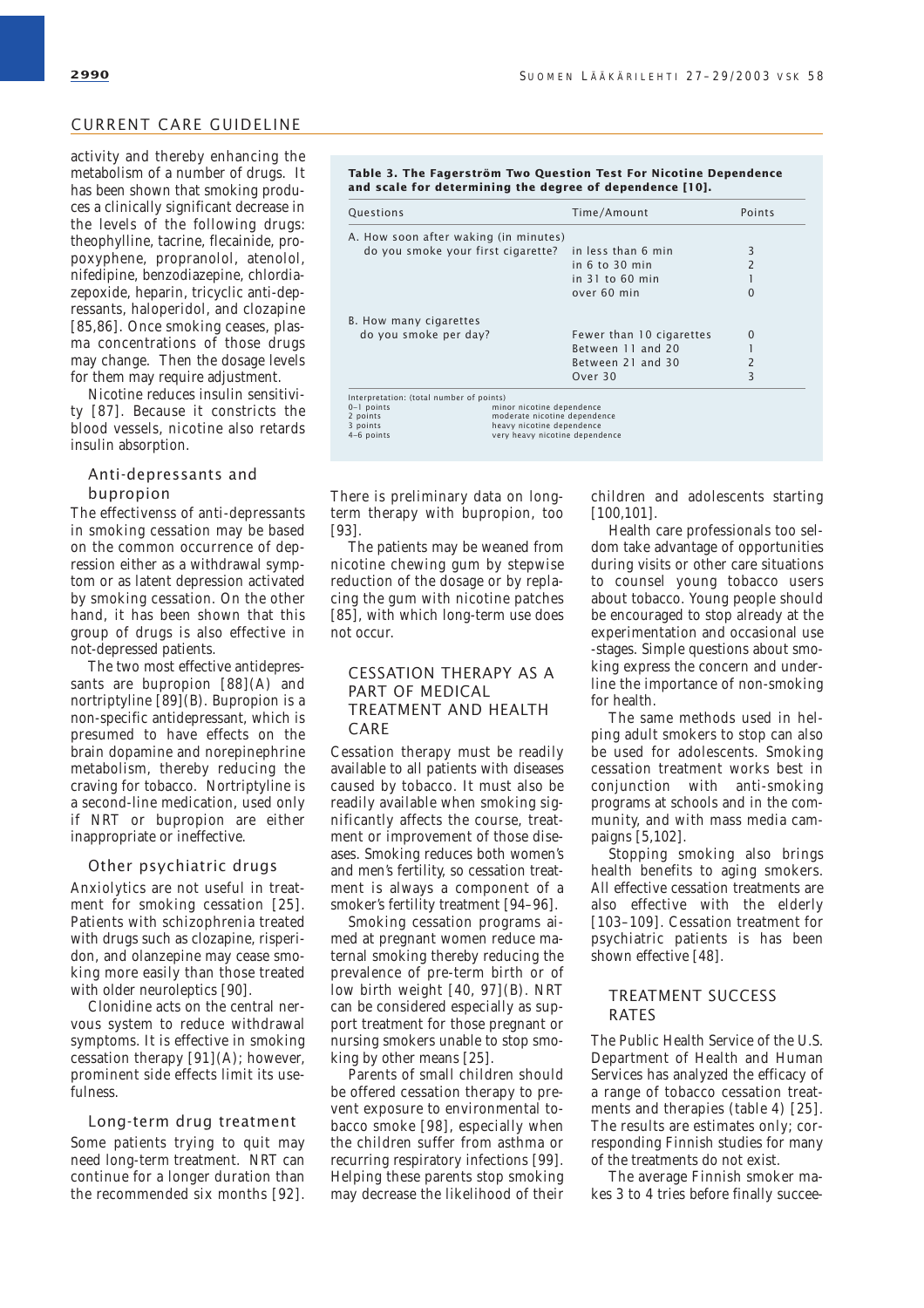**Table 4. Meta-analysis: The efficacy (estimated abstinence rates) of various types of tobacco cessation treatments over a six-month followup period; from the Public Health Service, U.S. Department of Health and Social Services [25]1.**

| Type of treatment                                  | Abstinence rate (%) |
|----------------------------------------------------|---------------------|
| Self-help                                          | $3 - 8$             |
| Physician advice to quit                           | 10                  |
| Physician advice and short discussion (3 minutes)  | 13                  |
| Telephone counseling and follow-up                 | 13                  |
| (proactive programmed follow-up)                   |                     |
| Group counseling                                   | 14                  |
| Individual counseling (several treatment sessions) | 17                  |
| Behavioral therapies                               | $11 - 20$           |
| Nicotine replacement therapy (chewing gum)         | 24                  |
| Nicotine replacement therapy (patch)               | 18                  |
| Nicotine replacement therapy(nasal spray)          | 30                  |
| Nicotine replacement therapy (inhaler)             | 23                  |
| NRT combination (two products)                     | 29                  |
| Nortriptyline                                      | 30                  |
| <b>Bupropion</b>                                   | 30                  |

<sup>1</sup> Several studies are based on point prevalence at six months; the definition of "abstinence" is not uniform.

ding [1]. Success depends on these factors: the amount of tobacco smoked daily, the number of years of smoking, and personal resources. A relapse usually occurs within the first month. Three out of four resume smoking within three months [110]. Nine out of ten who successfully cease have occasionally smoked during the cessation process. No differences have been noted between women and men in response to cessation treatments. Relapse risk factors include heavy addiction to nicotine, motivational factors, and problems in weight control [110]. Other risk factors are alcohol and coffee.

#### CARRYING OUT TOBACCO DEPENDENCE TREATMENT

The guideline development group recommends that care of tobacco dependency should be organized as outlined in table 5.

• Identify tobacco users, advise them to quit, recommend NRT, then remit them to follow-up as needed at every stage of health care.

• Health centres and occupational health units must be able to arrange and administer both individualized as well as group therapy. Further they will be able to direct patients to specialized skills units when necessary.

• Specialized skills units must be

able to arrange and administer all effective methods of tobacco dependence therapy. This unit will consult other branches of health provision.

• Pharmacists must be able to explain the use of cessation medications to patients. They must also be able to monitor self-help NRT efforts.

Organizing cessation treatment on a regional basis must occur. The primary health care centres and occupational health clinics carry the lion's share of responsibility towards that end. School healthcare must provide smoking cessation services. Dental health care, as well, must do its part to recognize smoking and recommend cessation treatment.

Tobacco dependence skills units should exist throughout the country. Their activities should seamlessly blend in with the other primary and specialized health care services available from the health care system. The system must strive to maintain levels of knowledge and expertise. Health professionals must get acquainted with methods of tobacco cessation treatment [111].

NGOs and patients' organizations can provide a great service by acting as trainers, messengers, and organizers of tobacco cessation care. Furthermore, tobacco cessation treatment must become part of every national guideline and regional disease

program in which reduced use of tobacco products would make a difference. ■

#### **WORKING GROUP APPOINTED BY THE FINNISH ASSOCIATION FOR GENERAL PRACTICE**

#### **Chairperson**

*Klas Winell*, MD, Specialist in General Practice Chief Physician of Rehabilitation Finnish Federation of the Visually Impaired, Helsinki

#### **Members**

*Marina Erhola*

MD, PhD, Specialist in Respiratory Medicine, Chief Physician Joint Municipal Authority for Health Care in Lammi-Tuulos

Finnish Lung Health Association, Helsinki *Karin Iivonen*

#### Instructor, Cessation Counsellor

Vantaa Tobacco Clinic

*Jukka Kentala*

DDS, Specialist in Dental Care, Chief Dentist

Vaasa Health Centre

*Keijo Koski* MD, PhD, Specialist in General Practice, Chief Physician Kempele Health Centre

#### *Katriina Kukkonen-Harjula*

Docent, Specialist in Sports Medicine, Senior Researcher UKK Institute, Tampere Current Care Guideline Editor

#### *Kristiina Patja*

MD, PhD, Medical Advisor National Public Health Institute, Department of Epidemiology and Health Promotion, Helsinki

#### *Matti Rautalahti*

MD, PhD, Chief Physician Cancer Society of Finland, Helsinki

*Eeva Teräsalmi* Pharmacist,

Virkkala omena Pharmacy, Lohja

#### *Sirkku Vilkman*

MD, PhD, Specialist in Respiratory Medicine, Deputy Chief Physician Porvoo Hospital, Outpatient Department of Respiratory Medicine

➔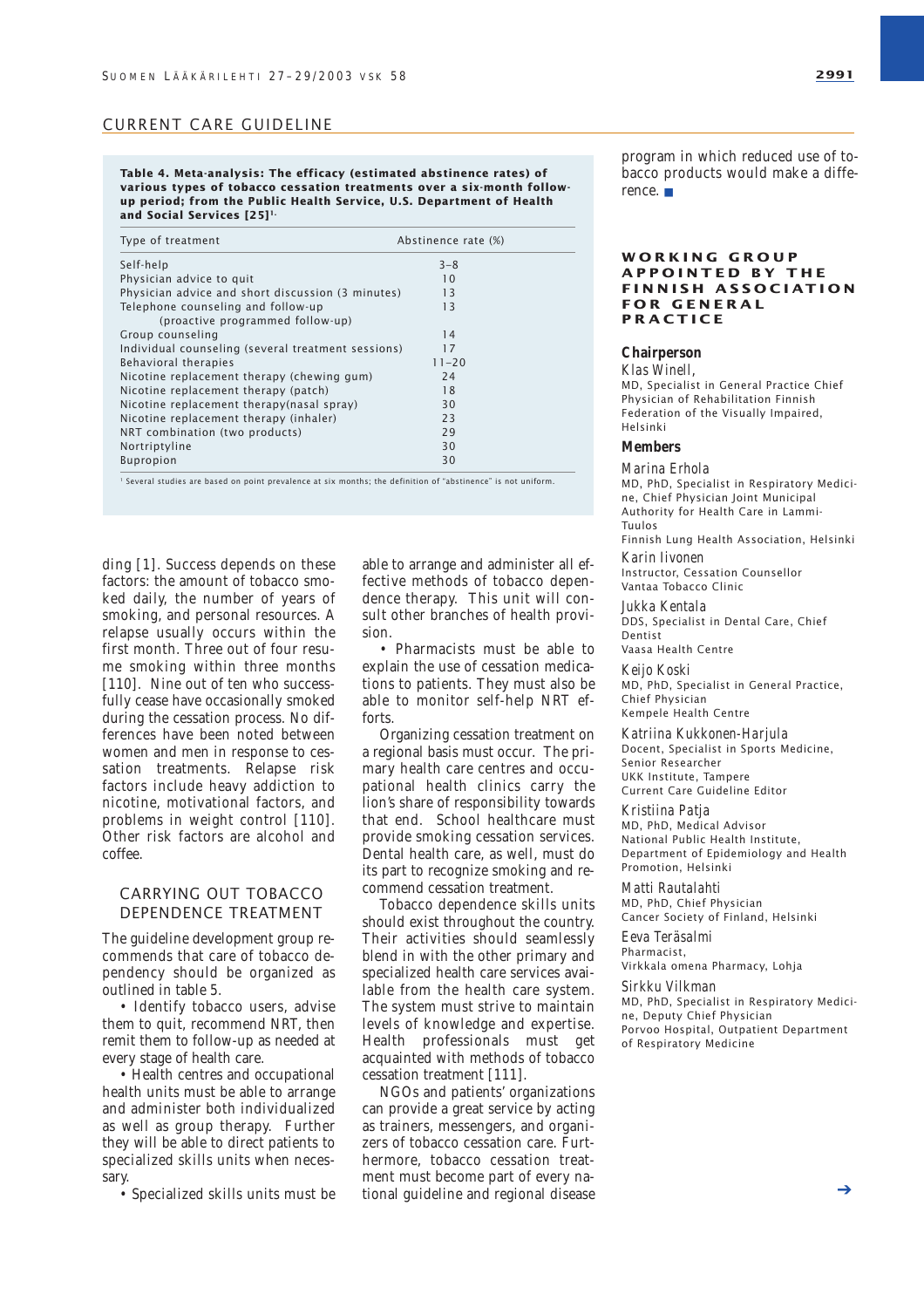|                                                                                                                                                                                                              | Minimum Objectives                                                                                                                                                                                                                                                                                                                                                                                                                                                                                         | Minimum knowledge                                                                                                                                                                                                                                                                |  |
|--------------------------------------------------------------------------------------------------------------------------------------------------------------------------------------------------------------|------------------------------------------------------------------------------------------------------------------------------------------------------------------------------------------------------------------------------------------------------------------------------------------------------------------------------------------------------------------------------------------------------------------------------------------------------------------------------------------------------------|----------------------------------------------------------------------------------------------------------------------------------------------------------------------------------------------------------------------------------------------------------------------------------|--|
| <b>Outpatient care</b> (public and<br>private sector)<br>Family physician<br>(occupational<br>physician if in such role)<br>Personal dentist                                                                 | Assess annually and document tobacco<br>use status<br>Advise all patients using tobacco<br>products to quit<br>Offer nicotine replacement treatment                                                                                                                                                                                                                                                                                                                                                        | Know the "Six A's of Abstinence"<br>Be familiar with local cessation servi-<br>ces<br>Understand the principles in tobacco<br>cessation treatment<br>Understand the health consequences of<br>tobacco use                                                                        |  |
| Maternity and well-baby clinic<br>nurse, public school nurse,<br>student health nurse                                                                                                                        |                                                                                                                                                                                                                                                                                                                                                                                                                                                                                                            |                                                                                                                                                                                                                                                                                  |  |
| Asthma nurse, hypertension<br>nurse, diabetes nurse                                                                                                                                                          |                                                                                                                                                                                                                                                                                                                                                                                                                                                                                                            |                                                                                                                                                                                                                                                                                  |  |
| Medical director or chief<br>physician in primary care and<br>occupational health clinics                                                                                                                    | Incorporate the elements tobacco<br>dependence treatment into the health<br>care action plan<br>Allocate sufficient resources to<br>implement the plan, and provide for the<br>necessary staff training<br>Take responsibility for carrying out<br>tobacco cessation treatments in the<br>clinic<br>Take responsibility for planning<br>seamless care of tobacco cessation<br>Take responsibility for making services<br>of the dependence treatment unit<br>available<br>Inform municipal decision makers | Know the prevalence of tobacco use<br>locally<br>Understand the consequences of<br>smoking to public health<br>Understand the benefits of abstinence<br>on the national economy                                                                                                  |  |
| Chief nurse or chief physician                                                                                                                                                                               | Arrange therapy groups<br>Take responsibility for carrying out<br>tobacco cessation treatments in the<br>clinic                                                                                                                                                                                                                                                                                                                                                                                            | Know methods used in group therapy.                                                                                                                                                                                                                                              |  |
| <b>Pharmacies</b><br>Pharmacist<br>Chief pharmacist                                                                                                                                                          | Good practice of NRT<br>Take care of adequate NRT<br>Provide treatments beyond drugs as<br>well                                                                                                                                                                                                                                                                                                                                                                                                            | Understand the ways and means of NRT<br>Follow the "Six As of Abstinence."<br>Be aware of cessation services in the<br>area.                                                                                                                                                     |  |
| Pharmacy Director                                                                                                                                                                                            | Take part in planning and implementing<br>seamless care                                                                                                                                                                                                                                                                                                                                                                                                                                                    | Allocate sufficient resources, and<br>provide for staff training                                                                                                                                                                                                                 |  |
| Hospitals<br>(Specialized health care)<br>Physician<br>Dentist<br>Nurse in charge (of treatment)<br>in cases involving disease,<br>either induced or exacerbated<br>by tobacco use or involving<br>pregnancy | Assess and document tobacco use<br>status<br>Advise all patients using tobacco<br>products to quit<br>Offer nicotine replacement treatment                                                                                                                                                                                                                                                                                                                                                                 | Follow the "Six A's of Abstinence"<br>Understand effects of smoking on other<br>illnesses<br>Be acquainted with the principles of<br><b>NRT</b><br>Be aware of cessation services in the<br>area                                                                                 |  |
| Medical directors                                                                                                                                                                                            | Institute measures for providing for                                                                                                                                                                                                                                                                                                                                                                                                                                                                       |                                                                                                                                                                                                                                                                                  |  |
| Clinic chief physician                                                                                                                                                                                       | individual counseling and group therapy<br>to all inpatients<br>Allocate sufficient resources, and<br>provide for staff training<br>Take part in planning and implementing<br>seamless care                                                                                                                                                                                                                                                                                                                |                                                                                                                                                                                                                                                                                  |  |
| <b>Tobacco dependence</b><br>treatment skills unit                                                                                                                                                           | Individual interventions<br>Therapy groups<br>Make all types of therapy available<br>Be involved in planning of seamless care<br>Serve as regional "instructor"                                                                                                                                                                                                                                                                                                                                            | Have a deep understanding of the<br>pathophysiology of smoking<br>Be thoroughly acquainted with tobacco<br>dependence treatment procedures<br>Apply abilities in case problem-solving<br>and behavioral science to dependence<br>treatment<br>Be well versed in group techniques |  |